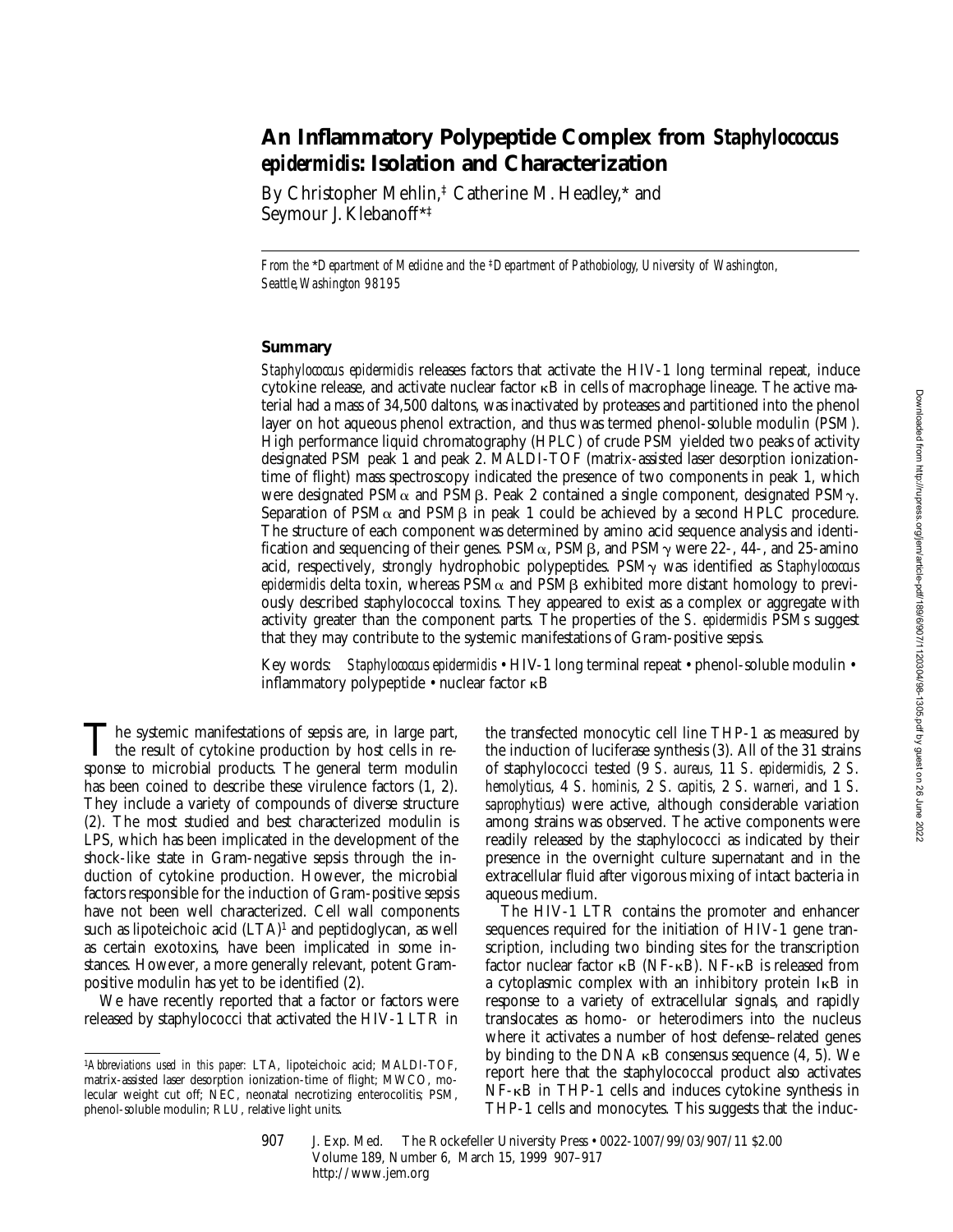tion of luciferase synthesis in the transfected THP-1 cells serves not only as a marker of the activation of the HIV-1 LTR in a cell of macrophage lineage, but also, in a broader sense, as a marker of the activation of other host defense– related genes dependent on NF-kB, such as genes involved in cytokine production. The possibility that the staphylococcal products may be important in the induction of the systemic effects of Gram-positive sepsis prompted the purification of the factors released by *S*. *epidermidis* and their structural and functional characterization.

# **Materials and Methods**

*Special Reagents.* TAQ polymerase was from Boehringer-Mannheim, radiolabeled  $\gamma$ -[<sup>32</sup>P]ATP was from New England Nuclear, PMA, dimethylacetamide, DMSO, and polymyxin B sulfate were from Sigma Chemical Co., human recombinant TNF- $\alpha$  was provided by Genentech, and neutralizing polyclonal rabbit anti-human TNF- $\alpha$  was from Genzyme Corp. LPS from *Escherichia coli* 055:B5 was obtained from List Biological Labs., Inc., and LTA from *S. aureus* was obtained from Sigma Chemical Co. According to the suppliers, both the LPS and LTA were prepared by hot, aqueous phenol extraction using modifications of the methods of Westphal and Jann (6) and Fischer et al. (7), respectively. The LPS preparation was reported by the manufacturer to contain  $<$  1.7% protein.

*Cells.* A stable transfectant of THP-1 cells (THP-1  $LTR_{\text{line}}$ ) containing the luciferase reporter gene under the control of the HIV-1 LTR was prepared as previously described (3). IG5, a Jurkat T cell–derived cell line containing a stably integrated HIV-1 luciferase construct (Jurkat  $LTR_{\text{luc}}$ ) (8) was obtained through the Research and Reference Reagent Program, Division of AIDS, NIAID, National Institutes of Health, Bethesda, MD. The HL-60 and U937 cell lines were obtained from the American Type Culture Collection. The cells were maintained in RPMI-1640 containing 10 mM Hepes buffer, 2 mM l-glutamine, 50 U/ml penicillin, 50 mg/ml streptomycin sulfate, and 10% heat-inactivated FBS (RF-10) (BioWhittaker). Human monocytes were isolated from peripheral blood as previously described (9). Cell viability was  $>98\%$  as determined by trypan blue exclusion. Monocytes (5  $\times$ 105) were added to each well of 24-well plates (Falcon 3847 Primaria; Becton Dickinson) and allowed to adhere for 2 h. Nonadherent cells were removed by washing with PBS and the adherent cells overlaid with RF-10 plus 10% heat-inactivated human AB serum (BioWhittaker). The monolayer was incubated overnight at 37 $^{\circ}$ C in a  $CO_2$  incubator and just before use was washed twice with RPMI without serum.

*Activation of the HIV-1 LTR.* The components of the reaction mixture were incubated at  $37^{\circ}$ C in a CO<sub>2</sub> incubator (5%)  $CO<sub>2</sub>/95%$  air) for 6 h, and the luciferase activity was determined as previously described (3) and designated as relative light units (RLU). For studies with large numbers of samples, for example column fractions with serial dilutions of each fraction, the reaction was conducted in 96-well filter plates (MultiScreen GV; Millipore) with the stimulus added to 2.5  $\times$  10<sup>5</sup> THP-1 LTR<sub>luc</sub> in a final volume of  $250 \mu l$  RPMI. The cells were harvested, rinsed, and lysed in the wells before determination of luciferase activity as described above.

*Isolation of Crude Phenol-soluble Modulin. S*. *epidermidis* UW-3 (University of Washington hospital strain 3; reference 3) was grown overnight at 37°C with shaking in 10 liters of IMDM with Hepes and l-glutamine (BioWhittaker) that had been brought to 1%

glucose and filter-sterilized (0.22  $\mu$ m Zap Cap; Schleicher and Schuell). All subsequent steps were conducted at  $4^{\circ}C$  except as noted. The bacteria were removed by centrifugation (6000 *g*, 30 min) and filtration, and the supernatant was concentrated by tangential (Prep/Scale CDUF 02.5LB; Millipore) and centrifugal (Centriprep 10; Amicon) ultrafiltration to  $\sim$ 20 ml. The preparation was dialyzed extensively against 0.4 M NaCl in 25 kD mol wt cutoff (MWCO) tubing (Spectra/Por CE; Spectrum) and then against distilled water in 12 kD MWCO tubing (Sigma Chemical Co.). 50 ml of buffer-saturated phenol (GIBCO BRL) and enough 1 M sodium acetate (pH 4.7) was added to the retentate to bring the aqueous portion to 0.1 M. The mixture was maintained as a single phase by raising the temperature to  $65^{\circ}$ C and agitated for 1 h. After cooling and centrifugation for 15 min, the phenol layer was removed and the aqueous layer was extracted twice more with 25 ml of phenol. The pooled phenol layers were extensively dialyzed against distilled water at  $4^{\circ}$ C in 12 kD MWCO tubing. A fine precipitate formed which was vigorously mixed into the aqueous retentate. This material, designated phenol-soluble modulin (PSM), was lyophilized and stored at  $-20^{\circ}$ C.

*Chromatography.* Gel chromatography was performed to determine size using a fast protein liquid chromatography apparatus and an HR 10/30 Superose 12 column (Pharmacia). After equilibrating the column in PBS,  $100 \mu l$  of concentrated bacterial supernatant or  $100 \mu g$  of phenol-extracted material was injected and subsequently eluted with PBS at 0.4 ml/min. 2-ml fractions were collected and assayed. Molecular weight was estimated by comparing the elution time of standard proteins to the elution time of active fractions, as per manufacturer's instructions.

HPLC was performed on an LKB (now Pharmacia) 2150 instrument equipped with a Vydak  $0.46 \times 15$  cm C4 column and a flow cell detector measuring absorbance at 214 nm. For the rapid (10 min) HPLC procedure, a 10 min gradient was run from 36 to 100% 1-propanol, and the aqueous portion was buffered with 2.5 mM ammonium acetate, pH 6.7. 100  $\mu$ g of dialyzed, lyophilized PSM was injected in 20  $\mu$ l 20% 1-propanol, and fractions were collected, lyophilized, and frozen. Slow (57 min) HPLC was done on pooled peak 1 material from several rapid HPLCs with a gradient from 28 to 48% 1-propanol, buffered as above. Slow (57 min) HPLC of crude material was done similarly except that the gradient was from 25 to 45% 1-propanol. For assay, the lyophilized material was dissolved in PBS with vigorous vortexing, and dilutions of these fractions were compared with a standard curve made from material that was similarly processed (in terms of lyophilization and solvent exposure) but not subjected to the HPLC separation.

*Chemical Analysis of PSMα, PSMβ, and PSMγ.* Endotoxin was measured by a Limulus Amebocyte Lysate kit (BioWhittaker). Total phosphorous content after ashing of the specimen was determined by the ascorbic acid/ammonium molybdate method (10). Amino acid composition was done by AAA Laboratory on a Beckman 7300 Analyzer after 20 h of hydrolysis in 6 N HCl, 0.05% mercaptoethanol, and 0.02% phenol at  $115^{\circ}$ C. Mass spectrometry and NH2-terminal sequencing was performed by the University of Washington Biochemistry Core Facility. Mass spectral ionization was via MALDI-TOF (matrix-assisted laser desorption ionization–time of flight) on a Voyager Elite (PerSeptive Biosystems) instrument. Sequencing was done by Edman degradation on an Applied Biosystems 470A sequencer with online 120A phenol-thio-hydantoin analyzer. COOH-terminal sequencing was performed by partial digestion with carboxypeptidase Y and subsequent mass spectrometry, as previously described (11). Peak 1 from the rapid HPLC (see above) was rechromato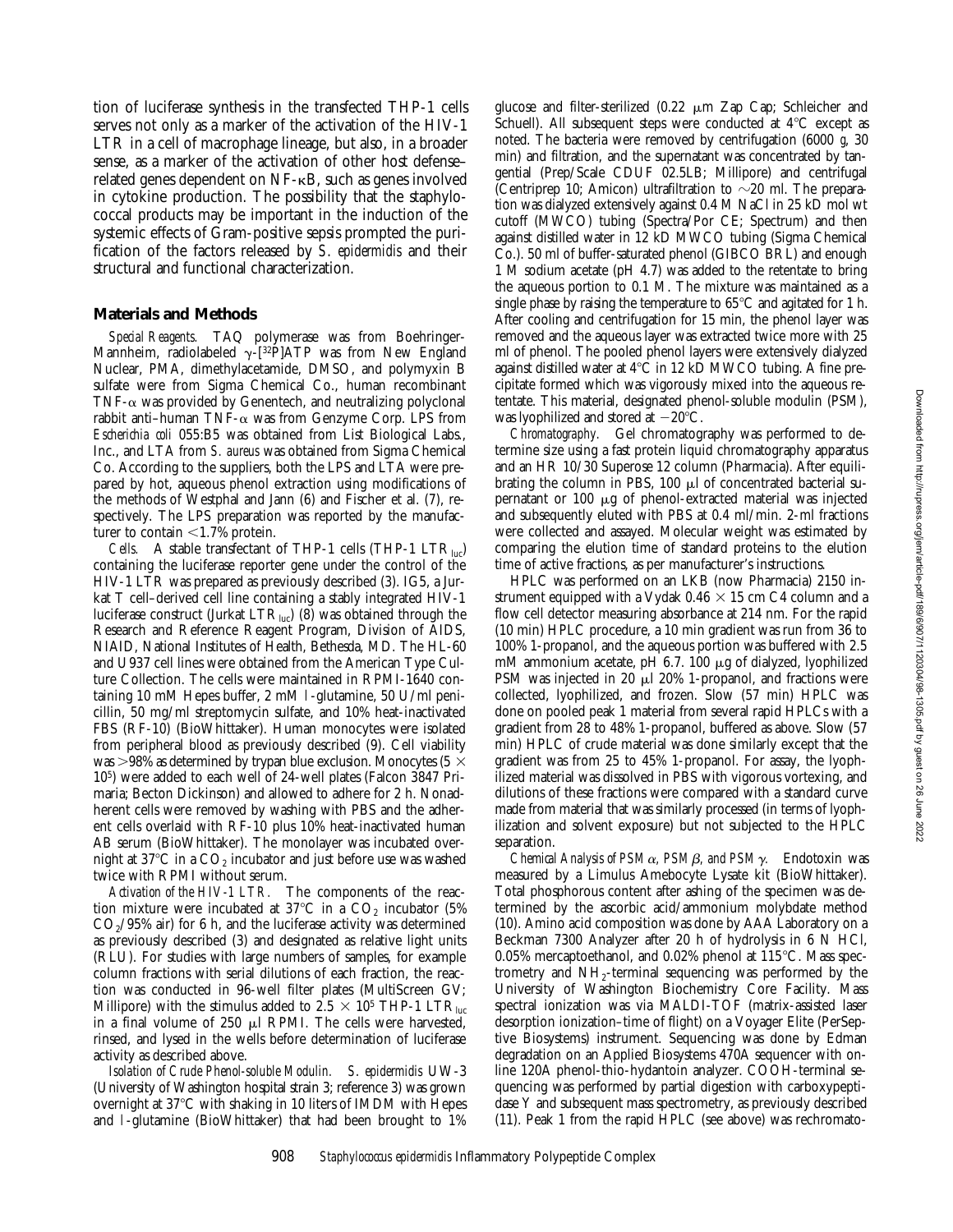graphed using acetonitrile/0.05% TFA in a second, rapid HPLC, and the single peak was submitted to the Harvard Microchemistry Facility (Cambridge, MA) for tryptic digestion, separation of the fragments by HPLC, and sequencing of the fragments by Edman degradation. Fragment sequences were confirmed by mass spectrometry using a Finnigan TSQ Triple Quadrupole Mass Spectrometer. Sequence alignment was performed using the Basic Local Alignment Search Tool (BLAST).

SDS-PAGE was performed using a 12.5% gel and stained for protein with silver stain and Coomassie blue and for polysaccharide with Alcian blue–silver (12). High percentage tricine gels (16%) used the method of Schagger and von Jagow (13) and had a stacking gel of 12% and a resolving gel of 16%. Gels were fixed with 20% TCA.

Proteinase digestion of PSM was performed using proteinases immobilized on beaded agarose (proteinase K, *Streptomyces griseus* protease, trypsin [Sigma Chemical Co.]). Beads were washed three times with PBS and resuspended in 1 ml PBS containing 20  $\mu$ g PSM. After incubation for 3 h at 37 $\degree$ C with agitation, the proteinases were removed by low speed (325 *g*) centrifugation and the supernatant was tested for its ability to activate the HIV-1 LTR in THP-1 cells.

 $C$ ytokine Production. HL-60, U937, THP-1 (THP-1 LTR<sub>luc</sub>), and human monocytes were incubated with LPS, LTA, and the PSM preparations, as described in the figure legends, for 6 h, and the supernatant fluid collected and frozen at  $-20^{\circ}$ C. At intervals the samples were thawed and TNF- $\alpha$ , IL-1 $\beta$ , and IL-6 levels were determined using commercially available ELISA kits (TNF- $\alpha$ , Endogen; IL-1b, Genzyme; IL-6, Immunotech).

*Electrophoretic Mobility Shift Assay.* The nuclear extraction protocol is essentially that of Dignam et al. (14) as modified by Brophy et al. (15). For the preparation of nuclear extracts, 107 THP-1 LT $R_{\text{lac}}$  were incubated with 100 ng/ml PSM, PSM peak 1, or PSM peak 2 in RPMI at a final volume of 2.0 ml for 1 h at  $37^{\circ}$ C in 5%  $CO_{2}/95\%$  air. The protein concentration of the extracts was determined using the Bradford assay (Bio-Rad). The extracts were stored in aliquots at  $-70^{\circ}$ C until use. The double stranded  $\kappa$ B consensus oligonucleotide (5'-AGT TGA GGG GAC TTT CCC AGG C-3'), obtained from Promega, was endlabeled with  $\gamma$ -[32P]ATP and T<sub>4</sub> polynucleotide kinase using the Promega Gel Shift Assay kit. For supershifts,  $1 \mu$ l of NF- $\kappa$ B p65 rabbit antiserum (provided by Dr. Karol Bomsztyk, University of Washington, Seattle, WA), 4  $\mu$ l (4  $\mu$ g) of NF- $\kappa$ B p50 rabbit polyclonal IgG antibody (Santa Cruz Biotechnology), or  $2 \mu$ l ( $2 \mu$ g) of NF-kB c-Rel rabbit polyclonal IgG antibody (Santa Cruz Biotechnology) were preincubated with the nuclear extracts in binding buffer for 30 min before addition of the labeled probe. For studies with cold probe,  $50\times$  cold probe was added at the time of addition of the labeled probe. Electrophoresis of the DNA-protein complexes was performed with 6% nondenaturing polyacrylamide gels as described in the Promega Gel Shift Assay System protocol.

*Genetic Analysis. S*. *epidermidis* UW-3 DNA was obtained by incubating the bacteria with 50  $\mu$ g/ml lysostaphin (Sigma Chemical Co.) for 2 h at  $37^{\circ}$ C and then using the standard isolation procedure for Gram-negative bacteria (16). Southern blots of genomic DNA digested with an array of restriction endonucleases were probed with radiolabeled, degenerate oligonucleotides based on Edman degradation data (17). Plasmids were isolated using a Quiagen kit, and sequencing was done by fluorescent dye termination on an ABI Prism Model 377 at the University of Washington Biochemistry Facility using ABI (Perkin-Elmer) dRhodamine or BigDye kits. The genetic sequence downstream of each PSM gene was obtained by anchor PCR (18, 19). PCR was performed using established procedures (20) with an Eppendorf MicroCycler. All PCR was done with a  $94^{\circ}$ C presoak for 4 min and a final extension step at  $55^{\circ}$ C for 9.5 min, and, except where noted, used 35 cycles of 15 s at  $94^{\circ}$ C, 15 s at 55 $^{\circ}$ C, and 90 s at 72 $^{\circ}$ C. A "doubled" PCR is one in which 1  $\mu$ l from a completed PCR reaction is used as template in an identical PCR reaction.

The anchor PCR for PSM $\alpha$  incorporated a single-strand extension and Exonuclease III digestion as previously described (21) except that the final PCR was doubled. Sequence obtained in this manner generated the primers for direct PCR of  $PSM\alpha$  (upstream: 5'-CGA ATA ATA CTA TTA ATA TAT TTT AAA TGA GCA AGA GTG TCA ATG G) (downstream: 5'-CAT GGT TGT AAA ACA TAT AAA AAT GCT AAT GAG TGT GAC AAT AAT TGA TGA TAA ACT GG).

Anchor PCR for  $PSM\beta$  revealed that the gene occurred as two copies with  $\sim$ 50 bases in between. A size-selected (5 kB) library of EcoRV cut genomic DNA in pBS was screened via colony hybridization to an oligomer specific for this  $PSM\beta$  intergenic region (5'-TCT TAG TTT TTT AAA ATA TAA ATT TAA ATA ATT AAT TAG GGA GAG ATA) as well as two degenerate oligomers based on the amino acid sequence. Positive colonies were picked, grown out, and sequenced.

Anchor PCR for PSM $\gamma$  yielded  $\sim$ 500 bases of downstream sequence. From this sequence was generated reverse  $(5'-TGC)$ TTC TCA CTT GCT TAG TTT ATA TTA GTA AAT TAT TAA GTT GGG ATG GCT CAA CAA CTC) and forward (5'-TTT GCT AGT AAC TGT AGT TTC CTT GGA CTC AGT GTT ACG TAT TAT TCT TAG CTA CCT TAA) primers for inverse PCR (22) on a Sau 3AI digested template. This inverse PCR provided sequence for the creation of upstream (5'-GAT ATT TTA CCA TAT TTA GTT TTA CAG TTG AGT ACT AAA TAT TGC TAT) and downstream (5'-CCA CAT CTT TAT AAA TAG CAT AGT TAA AGC CGT GAG C) primers for directly amplifying  $PSM_{\gamma}$ .

To compensate for errors introduced by TAQ, the sequences of several direct PCR products using primers for  $PSM\alpha$  and for  $PSM<sub>Y</sub>$  were compared, and at least three identical assignments were found for each nucleotide in the sequence shown. The gene for  $PSM\beta$  was isolated as two identical,  $5-kB$  recombinant clones sequenced in their entirety.

*Statistical Analyses.* The results are presented as the mean  $\pm$ SEM. The Mann-Whitney U rank-sum test (unpaired, twotailed) was used to analyze differences for significance unless otherwise indicated.  $P > 0.05$  was considered not significant.

# **Results**

*S. epidermidis PSM. S*. *epidermidis* strain UW-3 was grown overnight in glucose-enriched IMDM with Hepes and l-glutamine. This medium supported the rapid growth of the organism and, being a defined medium lacking large mol wt components ( $>3.5$  kD), could be subsequently removed by dialysis. The culture medium, free of microorganisms, was concentrated  $\sim$ 500-fold and dialyzed. About half the activity was lost if dialysis was carried out with 25 kD MWCO tubing against distilled water; these losses were prevented by dialysis against 0.4 M NaCl. A two-step dialysis program was therefore used, with 25 kD MWCO tubing in 0.4 M NaCl followed by 12 kD MWCO tubing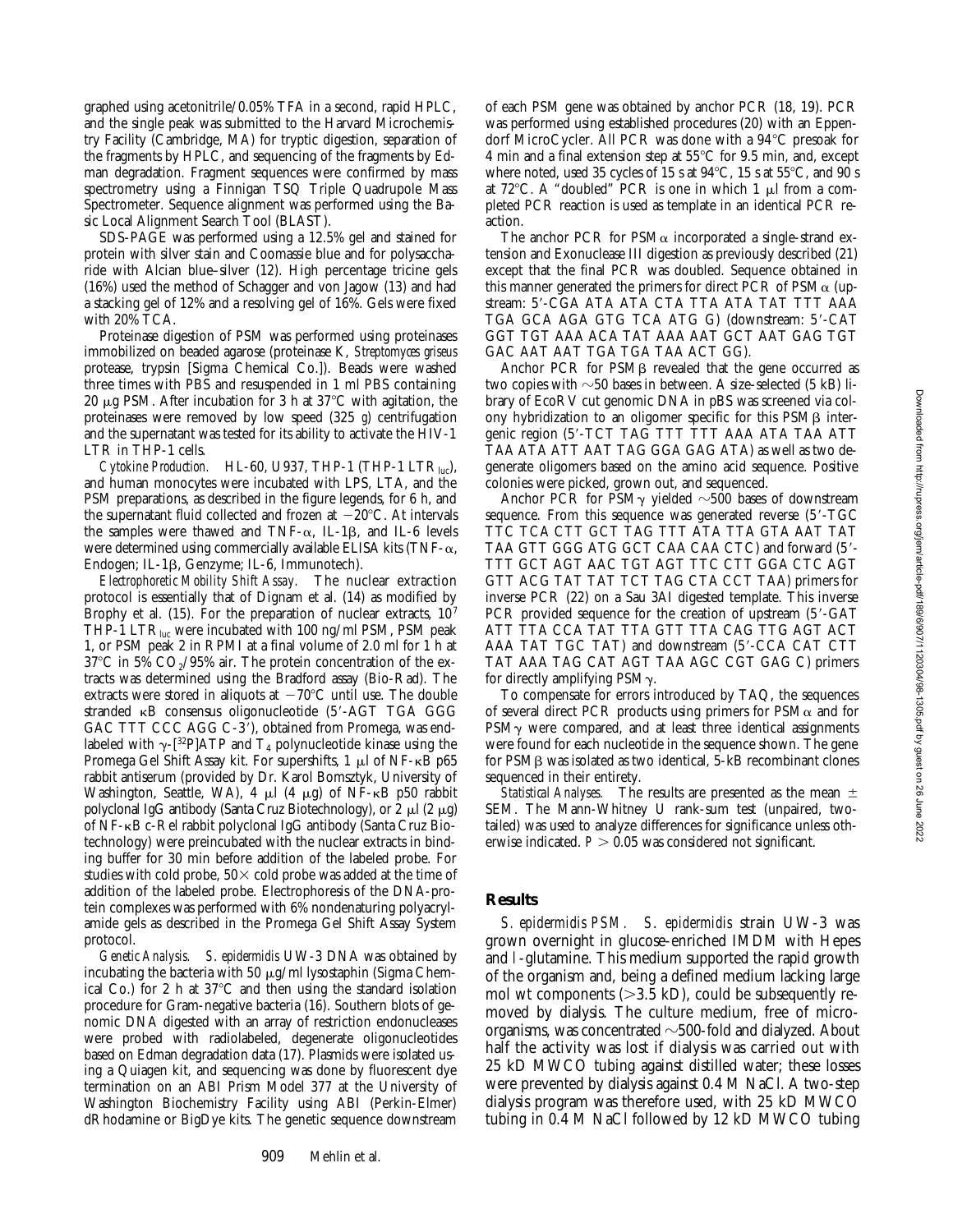in distilled water. Dialysis suggested a mol wt for the active material of  $>25,000$  daltons and this was supported by gel chromatography using a Superose 12 column which indicated an effective mass for the concentrated and dialyzed material of  $34,500 \pm 5,900$  daltons (mean  $\pm$  SD,  $n = 3$ ) Hot aqueous phenol extraction was performed as used in the purification of LPS (6) and LTA (7). In contrast to LPS and LTA, which partition into the aqueous layer, the *S*. *epidermidis* factor was found to be entirely in the phenol layer, thus the term phenol-soluble modulin (PSM). The mass of the active material, as measured by Superose 12 chromatography, remained  $\sim$ 35 kD, allowing the phenol to be removed by dialysis. However, MALDI-TOF mass spectroscopy of the PSM did not reveal any component in the 35 kD region, but rather indicated the presence of four low mol wt components of 2,489, 2,648, 2,849, and 4,668 daltons  $(M + I)$  (Fig. 1). The recovery of activity in two large scale purifications, beginning with 10 liters of culture medium and proceeding through concentration, dialysis, and three phenol extractions was 190% (wt 74.8 mg) for preparation A and 87% (wt 230 mg) for preparation B. In five smaller scale purifications using 500 ml of culture medium and a single phenol extraction, recovery was  $71 \pm 29\%$ (mean  $\pm$  SD). The total amount of material was determined by weight after dialysis and lyophilization, and the recovery was determined by comparing the activity of a weighed sample of the product to that of the starting material.

The *S*. *epidermidis* PSM had a small but significant acti-



**Figure 1.** MALDI-TOF mass spectroscopy of *S*. *epidermidis* PSM. The large box has a range of  $500-50,500$  m/z and the insert is a magnification of the 2,000–5,000 m/z range. The designated masses are  $M+1$  (H).



**Figure 2.** Activation of the HIV-1 LTR in THP-1 cells by PSM, LPS, and LTA. The reaction mixture contained 2  $\times$  $10^6$  THP-1  $\text{LTR}_{\text{luc}}$  and PSM, LPS, or LTA at the concentrations indicated in RPMI at a final volume of 2.0 ml. The y-axis was broken to allow for an increased scale in the lower range to illustrate the significant effect of high concentrations of LPS. The results are the

mean  $\pm$  SEM of 4–13 experiments, with the asterisk indicating a significant difference from no stimulant ( $P < 0.05$ ).

vating effect on the HIV-1 LTR in THP-1 cells at 1 ng/ml with the activation increasing to a maximum at 30 ng/ml and remaining high as the PSM concentration was increased to 1  $\mu$ g/ml (Fig. 2). PSM was routinely used at 100 ng/ml. In contrast to PSM, LPS did not activate the HIV-1 LTR in THP-1 cells at comparable concentrations; however, a small but significant activation was observed at 10 and 100  $\mu$ g/ml. LTA from *S. aureus* was ineffective over the entire concentration range used. In contrast to the LTR in THP cells, the HIV-1 LTR introduced into Jurkat T cells in association with the luciferase reporter gene was unaffected by PSM as well as by LPS and LTA under comparable conditions. The background luciferase activity (29,379  $\pm$  6,538, *n* = 4) remained unchanged on the addition of  $0.001-1 \mu g/ml$  PSM or  $0.01-100 \mu g/ml$  LPS or LTA.

The activation of the HIV-1 LTR in THP-1 cells by the *S. epidermidis* PSM was not due to the release of TNF- $\alpha$ , since blocking antibody to TNF- $\alpha$  (diluted 1:2,000), although it inhibited activation via exogenously added  $TNF-\alpha$ (100 U/ml), did not affect activation by PSM (100 ng/ml) (background,  $1,189 \pm 509$  [RLU  $\pm$  SEM]; PSM, 363,987  $\pm$ 



**Figure 3.** Effect of heat and proteinases on PSM activity. (A) PSM at  $10 \mu$ g/ml in RPMI was heated in a boiling water bath for the periods indicated. For determination of luciferase synthesis, the reaction mixtures contained  $2 \times 10^6$  THP-1 LTR<sub>luc</sub>, either unheated or heated PSM at 100 ng/ml, and RPMI at a final volume of 2.0 ml. The results are the mean  $(-$  background)  $\pm$  SEM of four experiments. The asterisk indicates a significant difference from unheated PSM. (B) PSM was preincubated with immobilized proteinase (proteinase K, *Streptomyces griseus* protease, trypsin) as described under Materials and Methods and activation of the LTR compared with that produced by untreated PSM or PSM preincubated with agarose beads without bound proteinase. The results are the mean  $\pm$  SEM of three experiments. The asterisk indicates a significant difference from PSM alone ( $P < 0.05$ , unpaired Student's *t* test).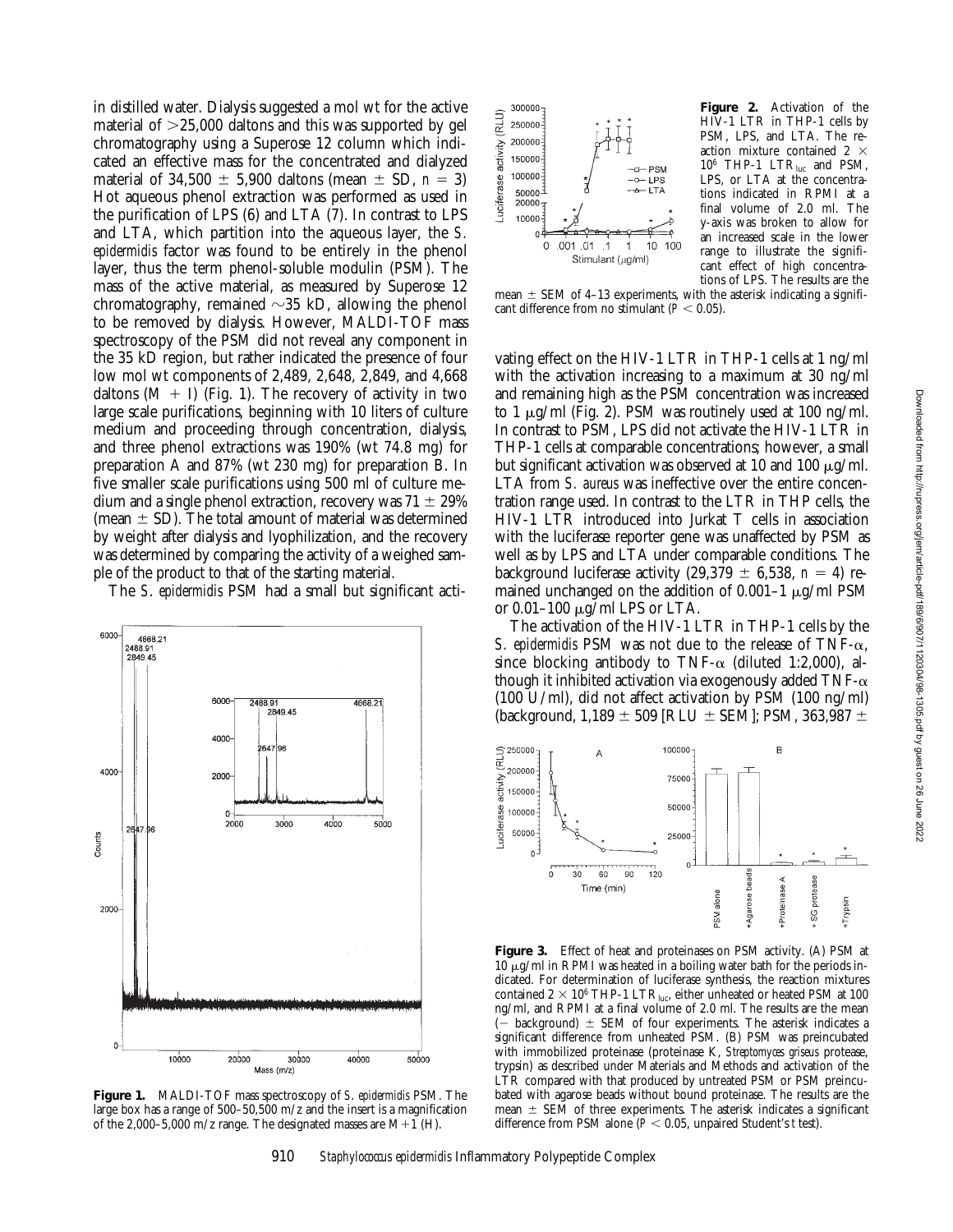95,583; PSM + anti–TNF- $\alpha$  antibody, 429,532  $\pm$  105,532, NS versus PSM alone; TNF- $\alpha$ , 15,048  $\pm$  5,585; TNF- $\alpha$  + anti–TNF- $\alpha$  antibody, 2,278  $\pm$  332,  $P < 0.05$  versus TNF- $\alpha$ alone;  $n = 4$ ). The low activity of TNF- $\alpha$  as compared with PSM further supported the absence of an association.

The *S*. *epidermidis* PSM was heat resistant, requiring 15 min at  $100^{\circ}$ C for a partial loss of activity and  $60-120$  min for complete loss of activity (Fig. 3 A). Exposure to three different proteinases (proteinase K, *Streptomyces griseus* protease, trypsin) immobilized on agarose beads resulted in a loss of activity (Fig. 3 B), suggesting that the active material is proteinaceous.

*S. epidermidis PSM Peak 1 and Peak 2.* Separation of PSM by HPLC with a C4 column, a 36–100% 1-propanol gradient, an elution rate of 1 ml/min, and an elution time of 10



Figure 4. HPLC separation. The upper section of each segment indicates the absorbance at 214 nm (solid line) and the 1-propanol gradient (broken line). The lower section indicates the activity of the fractions in the THP-1 LTRluc assay. (A) Rapid HPLC of crude PSM: C4 column; 36–100%, 10 min, 1-propanol gradient; elution rate 1 ml/min. (B) HPLC of peak 1 from A above: C4 column; 25–45%, 57 min, 1-propanol gradient; elution rate 1 ml/min. (C) Slow HPLC of crude PSM: C4 column; 28–48%, 57 min, 1-propanol gradient; elution rate 1 ml/min.

911 Mehlin et al.

min yielded two peaks of activity in the THP-1  $\text{LTR}_{\text{inc}}$ assay, which were designated PSM peak 1 and peak 2 (Fig. 4 A). Peak 1 had a lower absorbance at 214 nm but considerably more activity than peak 2. Approximately 25% of the activity applied to the column was recovered. Neither active peak contained phosphorous as assessed by a modified Fiske-Subborow assay. SDS-PAGE of each peak revealed a band that ran at the dye front even with high percentage tricine gels that could resolve down to 6 kD. These low mol wt bands stained positively for protein with Coomassie blue and silver stains. Silver staining was not intensified by Alcian blue pretreatment, suggesting the absence of polysaccharide.

The effect of PSM, PSM peak 1, and PSM peak 2 on THP-1 cells was not limited to the activation of the HIV-1 LTR. Fig. 5 demonstrates the stimulatory effect of 100 ng/ml PSM, PSM peak 1, and, to a lesser degree, PSM peak 2 on



**Figure 5.** Effect of LPS, LTA, PSM, PSM peak 1, and PSM peak 2 on cytokine production by THP-1 cells and human monocytes. With THP-1 cells, the reaction mixture contained  $2 \times 10^6$  THP-1 cells, and where indicated 100 ng/ml LPS, LTA, PSM, PSM peak 1, or PSM peak 2 in RPMI at a final volume of 2.0 ml. With monocytes, 100 ng/ml LPS, LTA, PSM, PSM peak 1, or PSM peak 2 were added to a monolayer of  $5 \times 10^5$  monocytes in 1.0 ml of RPMI. TNF- $\alpha$ , IL-1 $\beta$ , and IL-6 levels were determined as described in Materials and Methods. The results are the mean  $\pm$  SEM of four to six experiments. The asterisk and plus sign indicate a significant difference from no stimulant (none) by the unpaired and paired Mann-Whitney U tests, respectively.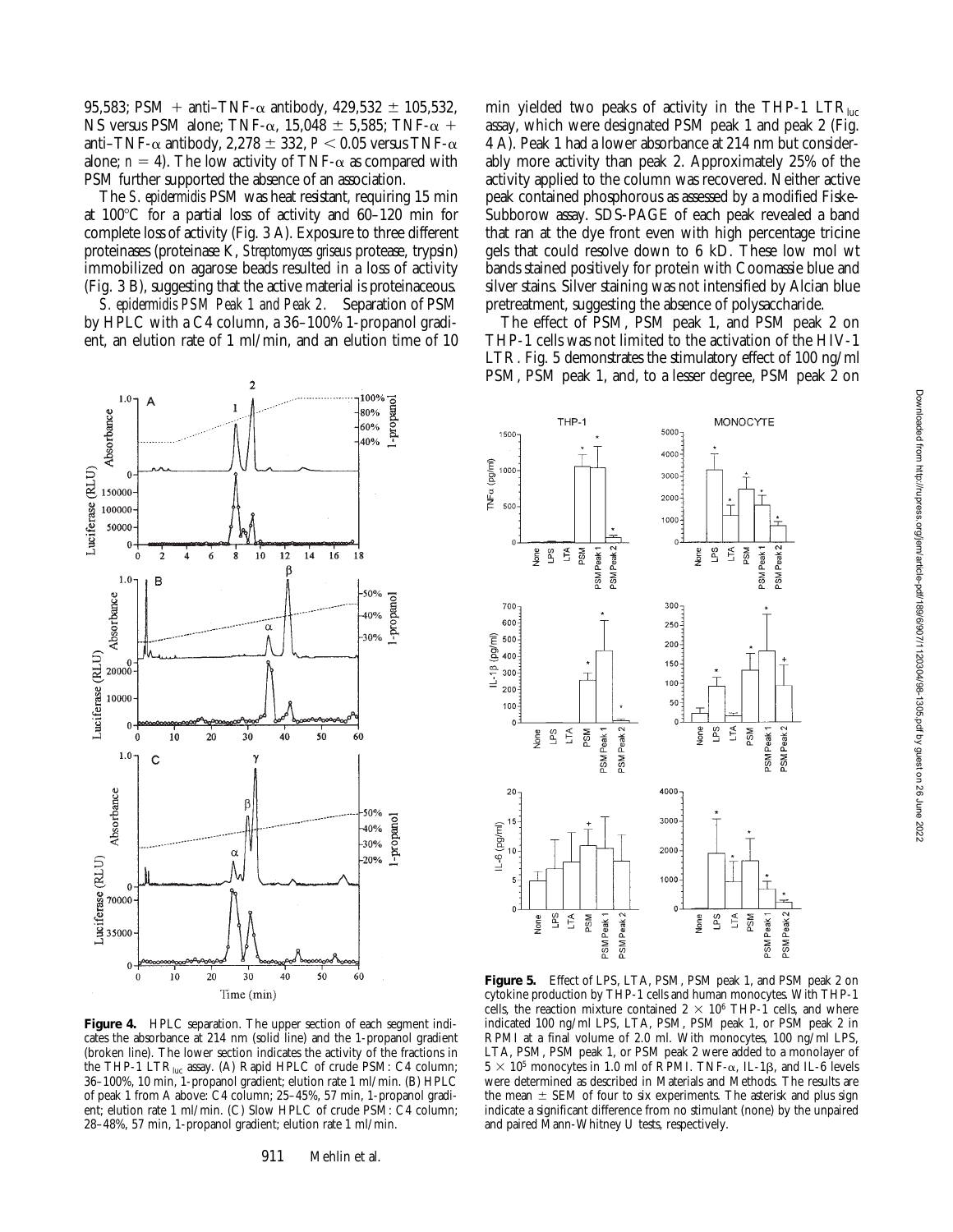TNF- $\alpha$  and IL-1 $\beta$  production by THP-1 cells. Little IL-6 was produced by untreated THP-1 cells, with PSM producing a small but significant increase by paired analysis. As with activation of the HIV-1 LTR, LPS or LTA had no effect on the production of these cytokines by THP-1 cells. In contrast to its effect on THP-1 cells, PSM as well as LPS and LTA did not induce TNF- $\alpha$  production by HL-60 (cells alone,  $32 \pm 23$ ; LPS,  $17 \pm 10$ ; LTA,  $17 \pm 10$ ; PSM,  $15 \pm 10$ 15 pg/ml;  $n = 4$ , NS) or U937 cells (cells alone,  $14 \pm 8$ ; LPS,  $11 \pm 7$ ; LTA,  $11 \pm 6$ ; PSM,  $9 \pm 9$  pg/ml;  $n = 4$ , NS).

TNF- $\alpha$ , IL-1 $\beta$ , and IL-6 production by human monocytes also was stimulated by PSM, PSM peak 1, and, to a lesser degree, PSM peak 2 (Fig. 5). In contrast to THP-1 cells, LPS and LTA also induced cytokine production by monocytes, although LTA did not affect monocytic production of IL-1β. PSM was less effective than LPS, but more effective than LTA as a stimulant of TNF- $\alpha$  production by monocytes (Fig. 6). A significant effect of LPS was observed at concentrations down to 0.1 ng/ml with the effect at 0.01 ng/ml just not significant by the Mann-Whitney U test  $(P = 0.07)$ , and just significant by the Student's *t* test  $(P = 0.04)$ . PSM was effective at concentrations down to 10 ng/ml, whereas LTA was stimulatory only at 100 ng/ml.

The passage of PSM into the phenol layer upon hot phenol extraction and the low activity of LPS or LTA suggests that the activation of the HIV-LTR in THP-1 cells by PSM is not due to the presence of LPS or LTA. Further evidence against LPS or LTA involvement was the absence of inhibition by polymyxin B. Polymyxin B alone at  $1 \mu g/ml$ had no effect on the LTR in THP-1 cells (background,  $1,088 \pm 154$  [RLU  $\pm$  SEM]; polymyxin B, 1,388  $\pm$  320;  $n = 4$ , NS), nor did it decrease the activation by 100 ng/ml PSM (PSM, 243,012  $\pm$  29,691; PSM + polymyxin B,  $259,048 \pm 27,766$ ;  $n = 4$ , NS). Polymyxin B at 1  $\mu$ g/ml also had no effect on TNF- $\alpha$  production by monocytes induced by 100 ng/ml PSM, whereas strongly inhibiting production by 100 ng/ml LPS or LTA (PSM without polymyxin B, 2,781  $\pm$  997 pg/ml; with polymyxin B, 2,070  $\pm$ 779;  $n = 5-6$ , NS; LPS without polymyxin B, 3,160  $\pm$ 1,074; with polymyxin B,  $358 \pm 140$ ;  $n = 5$ -6,  $P < 0.005$ ; LTA without polymyxin B,  $1,088 \pm 421$ ; with polymyxin B,  $88 \pm 71$ ;  $n = 5$ -6,  $P < 0.05$ ). The endotoxin level of a

reaction mixture containing 100 ng/ml of PSM in RPMI was below the level of detection  $\leq 1$  pg/ml) by the Limulus Amebocyte Lysate assay.

Both the HIV-1 LTR and the promoter region of the cytokine genes contain binding sites for the transcription factor NF-kB. The activation of NF-kB in THP-1 cells by *S*. *epidermidis* PSM, PSM peak 1, and PSM peak 2, as determined by the electrophoretic mobility shift assay, is shown in Fig. 7. Nuclear extracts obtained from THP-1 cells pretreated with PSM, PSM peak 1, and PSM peak 2 produced a retardation in the migration of the 32P-labeled kB consensus oligonucleotide, which was not seen when extracts from untreated THP-1 cells were used. Antibodies to the NF-kB components p65 and p50 caused a further retardation in migration (supershift) whereas antibody to c-Rel had no effect. The specificity of the mobility shift assay for NF-kB was further supported by competition studies in which unlabeled NF- $\kappa$ B oligonucleotide prevented the appearance of the retarded band.

*S. epidermidis PSMα, PSMβ, and PSMγ.* MALDI-TOF mass spectroscopy of PSM peak 1 revealed two components, a minor component with a mass of 2,503.8 daltons (designated  $PSM\alpha$ ) and a major component of 4,683.8 daltons (designated  $PSM\beta$ ), whereas mass spectroscopy of PSM peak 2 indicated a single component with a mass of 2,864.8 daltons (designated  $PSM<sub>Y</sub>$ ). The two components in PSM peak 1 could be separated by a second, slow HPLC procedure using the same column and solvents but a longer, shallower gradient (Fig. 4 B). The composition of these peaks was verified by mass spectrometry. It was observed that the second slow HPLC of peak 1 resulted in a considerable loss of activity;  $\leq 5\%$  of the activity applied would typically be recovered. In every instance,  $PSM\alpha$  was more active than  $PSM\beta$  and in some instances  $PSM\beta$  was inactive. A single HPLC separation of the *S*. *epidermidis* PSM using a slow HPLC yielded three major peaks of 214 nm-absorbing material (Fig. 4 C). The first peak,  $PSM\alpha$  by mass spectrometry, contained most of the activity. The two later peaks were not completely separated from each other. Mass spectroscopy indicated that the peak eluting at 29–31  $min$  contained  $PSM\beta$  as its major component and that the peak eluting at 31–33 min was largely  $PSM_{\gamma}$ . The luci-



**Figure 6.** Dose response of PSM, LPS, and LTA on TNF- $\alpha$ production by human blood monocytes. We added PSM, LPS, and LTA at the concentrations indicated, and RPMI at a final volume of 1.0 ml, to monolayers containing  $5 \times 10^5$  monocytes. After incubation for 6 h, the supernatant fluid was removed for the determination of TNF- $\alpha$  levels. The results are the mean  $\pm$  SEM of three to eight experiments. The asterisk indicates a significant difference from background  $(P < 0.05)$ .



**Figure 7.** Activation of NF- $\kappa$ B in THP-1 cells by PSM. The lanes from left to right are: 1, probe alone; 2, nuclear extract from untreated THP-1 cells; 3, nuclear extract from PSMtreated THP-1 cells alone; 4, nuclear extract from PSM-treated THP-1 cells with anti-p65 antibody; 5, nuclear extract from PSM-treated THP-1 cells with anti-p50 antibody; 6, nuclear extract from PSM-treated THP-1 cells with anti–c-Rel antibody;

7, nuclear extract from PSM-treated THP-1 cells with  $10\times$  cold probe; 8, nuclear extract from peak 1–treated THP-1 cells; and 9, nuclear extract from peak 2–treated THP-1 cells.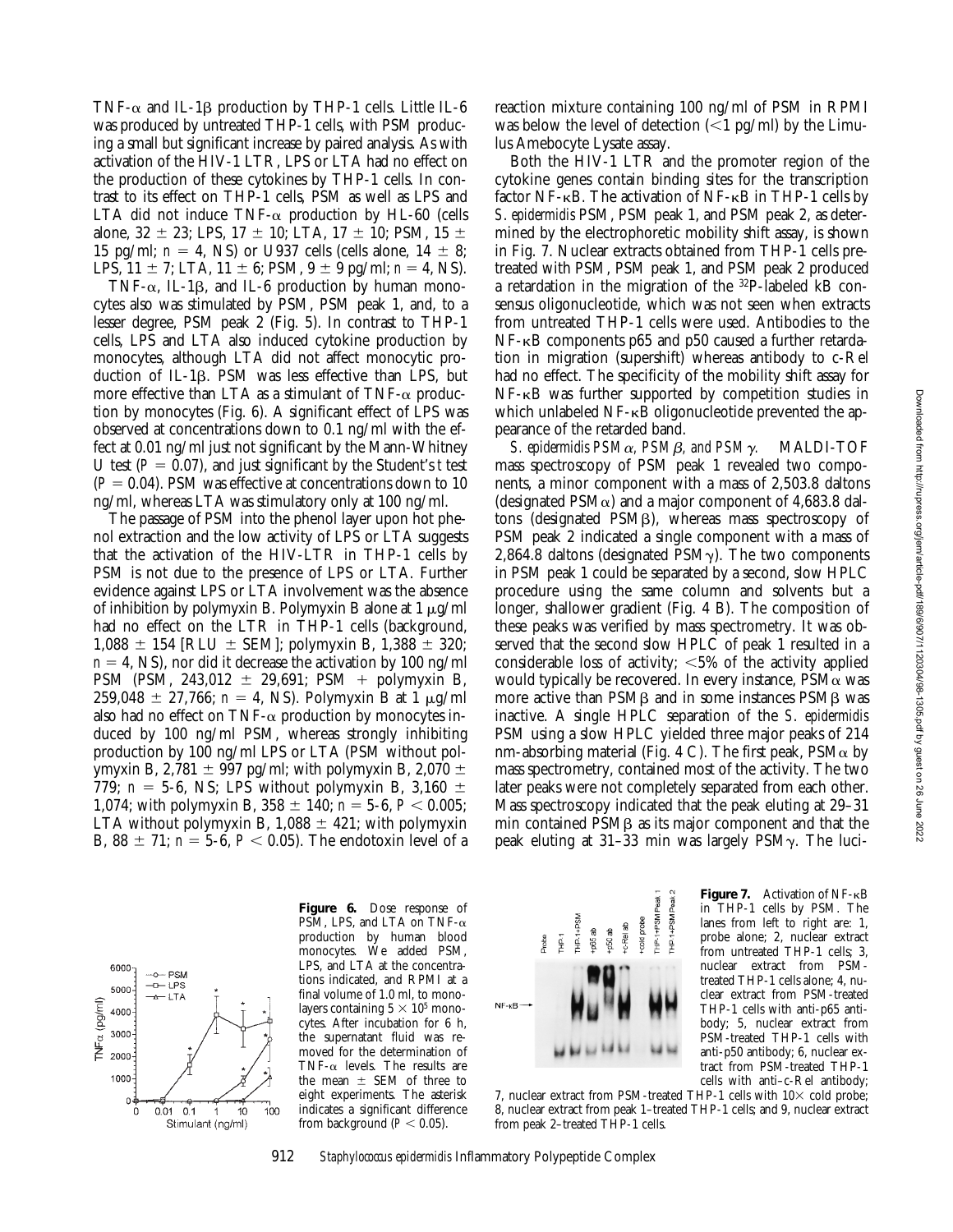ferase assay indicated a single peak of activity that overlapped both of these later peaks.

*Amino Acid Sequence Analyses.* PSMa derived from the single, slow (57 min) HPLC separation using the 28–48% 1-propanol gradient was subjected to Edman degradation, which revealed the NH<sub>2</sub>-terminal 11 amino acids. Edman degradation of peak 1 provided the  $NH<sub>2</sub>$ -terminal 24 amino acids of PSMB. PSM $\alpha$  was present in peak 1 in relatively small amounts that did not interfere with the sequencing of PSM $\beta$ . The complete sequence of PSM $\alpha$  and PSMB was determined by NH<sub>2</sub>-terminal Edman degradation of tryptic digests. No fragments were found that did not correspond to  $PSM\alpha$  or  $PSM\beta$ . Verification of the COOH-terminal 8 amino acids of PSMB was obtained by carboxypeptidase Y digestion and sequential mass spectroscopy. PSM peak 2 was used for the derivation of the  $NH_{2}$ terminal 16 amino acids of PSMγ.

*Genetic Characterization of PSM*a*, PSM*b*, and PSM*g*.* The amino acid sequence enabled the creation of degenerate oligonucleotides and the isolation of the genes for the three PSMs. Anchor PCR allowed for the determination of sequence downstream from each gene. The isolation of the entire gene resulted from additional anchor PCR (for  $PSM\alpha$ ), colony hybridization (for  $PSM\beta$ ), and inverse PCR (for  $PSM<sub>Y</sub>$ ). Although PSM $\beta$  could be readily cloned in *E. coli*, PSM $\alpha$  and PSM $\gamma$  could not, so the gene sequence for these two was determined via several directly sequenced PCRs. All coding regions were preceded by a putative Shine-Delgarno sequence and followed by a stop codon. The deduced amino acid sequence was in agreement with that found by Edman degradation and was consistent with amino acid analysis.

 $PSM\alpha$  is a 22-amino acid polypeptide without a high degree of homology to any known protein, although some similarity to delta toxin is evident (Fig. 8). PSM $\beta$  is a 44amino acid polypeptide (Fig. 9) whose gene was found to exist in two copies with an intervening 58 nucleotides. The deduced amino acid sequence for the two copies was identical, although slight codon variation was noted. Homology to *S*. *hemolyticus* antigonococcal polypeptides 1, 2, and 3, and *S*. *lugdunensis* SLUSH polypeptides A, B, and C is shown.

 $\Lambda$ TCACTTAAGA CATTGATATT TTAATTTAGG GACTATGCAC ATATTTAATT CAAATTCCAG TTACACTATA GATAACAAAT TAGTAAGGGA GGTCATTTAA ATG GCA GAT GTA ATC GCT AAA ATT GTT GAA ATT GTT AAA GGC  $T$  $A$  $\mathbf{K}$  $\mathbf{T}$  $\mathbf{V}$  $\mathbf{E}$  $\mathbf{r}$ G TTA ATT GAT CAA TTT ACT CAA AAA TAA  $O$  F  $\circ$  $\mathbf{D}$ K TATTTAAAAG TTACGTATTT TATAAGTTAG CTTTTGAATA TTCAACAACC<br>ATCTCTAAAT ACATTTCCCT TTTGAAAGGA GGTCATGAAC ATGAGCATCG B

M ADVIAKIVEIVKGLIDOFTOK  $PSM\alpha$ Delta toxin . A . . I . S T . G D L . . W I . . T V N . F K K

**Figure 8.** PSM $\alpha$ . (A) The complete amino acid and genomic squence with 100 flanking bases is shown. (B) Alignment of  $PSM\alpha$  and delta toxin (PSMg). Identical residues are designated as dots, and each polypeptide has a single gap to facilitate alignment.

TATTGTTGAA AATGGTGTTA GTATTATTTC TAAATTATTA GGTCAATAAT TTAAAAATTA AAACTTTAAA ATTTAAATAA TTAATTAGGG AGAGATAAAC ATG TCA AAA TTA GCA GAA GCT ATT GCA AAT ACA GTA AAA GCA  $M \quad S \quad K \quad L \quad A \quad E \quad A \quad I \quad A \quad N \quad T$  ${\tt V}$   $\hfill {\tt K}$   $\hfill {\tt A}$ GCA CAA GAT CAA GAT TGG ACT AAA TTA GGA ACT AGT ATC GTT A Q D Q D W T K L G T S  $\mathbf{I}$ GAC ATC GTA GAA AGT GGC GTT AGC GTA TTA GGT AAA ATC TTC  $\mathbb I$  . <br> V  $\mathbb E$ <sup>D</sup> -S G  $\overline{V}$ S  $\mathbf{V}$  $T_{\star}$ G K GGA TTT TAA TTAAT CTTAGTTTTT TAAAATATAA ATTTAAATAA TTAATTAGGG AGAGATAAAC ATG TCA AAA TTA GCA GAA GCT ATT GCA AAT ACA GTA AAA GCA A E A  $\mathbf K^ \mathbf{L}$  $I$  A  $_{\rm N}$ GCA CAA GAC CAA GAT TGG ACT AAA TTA GGA ACT AGT ATC GTT  $Q$ D.  $\overline{M}$  $\mathbf L$  $Q$ D T К  $G$ S GAT ATC GTA GAA AGT GGC GTT AGC GTA TTA GGT AAA ATC TTC  $\overline{D}$  $\overline{\mathbf{v}}$  $E$  S G  $\overline{V}$ s  $\dot{V}$ 

GGT TTC TAA TACAC  $\mathsf{G}$  $\mathbf{F}$  $\,$  .

GATTAGGTAT TGGCCAGAGC GAATGCTCTG GTCTTTTTTT GTGCCATTTT ATTTGTTACT ATTTTAGTAA AAAAAGATTG TTAATAAATA GGAGA

 $\mathbf{B}$ 

 $\mathbf{A}$ 

| PSMB    | MSKLAEAIANTVKAAODODWTKLGTSIVDIVESGVSVLGKIFGF                       |
|---------|--------------------------------------------------------------------|
| $AGP-1$ | $. Q. \ldots . A A. S. G. . K. . G.M. \ldots . G. N. IT. \ldots .$ |
| 4GP-3   | $\ldots$ . VO. . SDA. 0.0. N. A. G. N. . GI. L.                    |
| $AGP-2$ | $.E.I.N.VKSALE.G.N.$ $L. S N. . TE. S.$                            |
|         | SLUSH-BGIITKA.Q.GL.KATMAEALAK.IDAISGL                              |
|         | SLUSH-A GVID. . TKA. Q. GL. K. . ATMA. A. AIAK. . DFIAGF. N        |
|         | SLUSH-C .DGIFSKA.Q.GL.KATMAEALAKDFIIGL.H                           |

**Figure 9.** PSMB. (A) The complete amino acid and gene sequence for both copies is shown along with the intergenic sequence and 100 bases of flanking sequence. The deduced amino acid sequence is the same for the two genes and there is a high degree of homology in the genetic sequence 30 bases upstream of each copy. (B) Homology between PSM<sub>B</sub> and *S. hemolyticus* antigonococcal proteins 1, 2, and 3 and *S*. *lugdunensis* SLUSH proteins A, B, and C.

 $PSM<sub>Y</sub>$  is a 25-amino acid polypeptide with the sequence MAADIISTIGDLVKWIIDTVNKFKK, which is identical to that of *S*. *epidermidis* delta toxin (23). The gene sequence of  $PSM\gamma$  with 100 flanking bases was identical to that reported by Otto et al. (24) except for two base differences in the flanking regions (Fig. 10).

The mass of PSM $\alpha$ , PSM $\beta$ , and PSM $\gamma$  calculated from the amino acid sequence was 2,460.0, 4,639.3, and 2,820.4, respectively. Mass spectrometry of PSM before HPLC indicated the presence of components of mass 2,487.9, 4,667.2, and 2,848.5, which exceeded the calculated mass of PSM $\alpha$ , PSM $\beta$ , and PSM $\gamma$  by  $\sim$ 28 daltons in

|                                                       |  |  |                                                 |  |  |  |  |  |  |  | GATGTGATTG AAAGATAGTT GAAAAATTTG CTTAATCTAG TCGAGTGAAT                                  |  |
|-------------------------------------------------------|--|--|-------------------------------------------------|--|--|--|--|--|--|--|-----------------------------------------------------------------------------------------|--|
|                                                       |  |  |                                                 |  |  |  |  |  |  |  | GTTAAATTCA TTCGTATCCA TTACCTTAAT TCGAAAGGAG TGAAGTTATG                                  |  |
|                                                       |  |  |                                                 |  |  |  |  |  |  |  | ATG GCA GCA GAT ATC ATT TCT ACA ATC GGT GAT TTA GTA AAA<br>M A A D T T S T T G D T. V K |  |
|                                                       |  |  | TGG ATT ATC GAT ACA GTT AAT AAA TTC AAA AAA TAA |  |  |  |  |  |  |  |                                                                                         |  |
|                                                       |  |  | WIID TVN KFKK.                                  |  |  |  |  |  |  |  |                                                                                         |  |
| OURRELLATO ACROBARDOR AACROMACEA ACROSCOROM CRECCOARA |  |  |                                                 |  |  |  |  |  |  |  |                                                                                         |  |

TITITGAATG AGTCIATIGT AACTITIGTA ACTTTGTTTT CTTCGTATAA<br>TTAATACTAT TAGTGAGTTG TTGAGCCATC CCAACTTAAT AATTTACTAA Figure 10. PSM<sub>Y</sub>. The complete amino acid and genomic sequence

with 100 flanking bases is shown. Base differences from the published sequence (24) are underlined.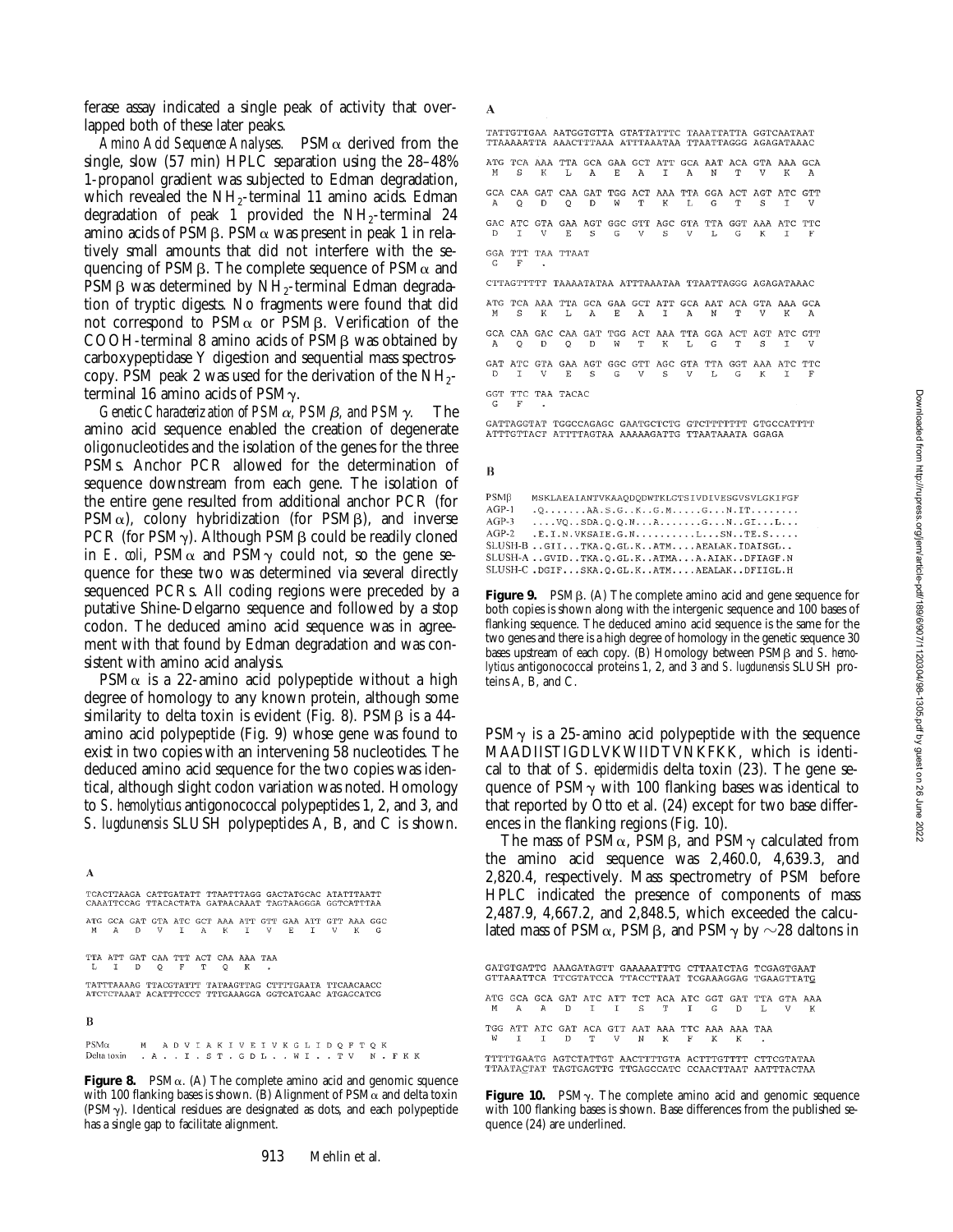each instance, a difference compatible with formylation of the polypeptides. After HPLC, the mass of each PSM was further increased by 16 daltons, consistent with the oxidation of methionine. A fourth component of 2648.0 daltons found at low levels in the postphenol extraction PSM was not detected on the subsequent HPLC separations.

The gene sequence data, including 100 bases of flanking sequence, for  $PSM\alpha$ ,  $PSMB$ , and  $PSM\gamma$ , are available from EMBL/GenBank/DDBJ under accession numbers AF068632, AF068633, and AF068634, respectively.

# **Discussion**

We describe here modulins from *S*. *epidermidis* that partition into the phenol layer on hot aqueous phenol extraction. A number of lines of evidence indicate that the active components were neither LPS nor LTA. Both LPS and LTA partition into the aqueous layer on hot phenol extraction, whereas PSM partitioned into the phenol layer. LTA from *S*. *aureus* did not activate the HIV-1 LTR in THP-1 cells at concentrations up to 100 mg/ml and List *E*. *coli* 055:B5 LPS was only weakly active requiring concentrations of 10–100  $\mu$ g/ml. In contrast, PSM was active at concentrations down to 1 ng/ml. Furthermore, polymyxin B, which binds to and inactivates LPS and LTA, had no effect on the activation of the HIV-1 LTR in THP-1 cells nor did it inhibit TNF- $\alpha$  production in monocytes induced by PSM. In contrast, polymyxin B strongly inhibited LPS- or LTA-induced production of TNF- $\alpha$  by monocytes. Active material also was devoid of sugars and phosphorous, and proteinase inactivation suggested that it was a protein or polypeptide. Finally, LPS could not be detected in the PSM preparation.

The *S*. *epidermidis* PSM could be separated into three active polypeptides, designated  $PSM\alpha$ ,  $PSM\beta$ , and  $PSM\gamma$ .  $PSM\alpha$  is a 22-amino acid polypeptide whose amino acid sequence shows 40% identity to *S*. *epidermidis* delta toxin when a single residue gap is placed in each polypeptide (Fig. 8 B). PSM $\beta$  is a 44-amino acid polypeptide with considerable structural homology to previously described gonococcal inhibitor 1, 2, and 3 from *S*. *hemolyticus* (25) and to a lesser degree to three structurally related peptides from *S*. *lugdunensis* with synergistic hemolytic activity (SLUSH A, B, and C) (26) (Fig. 9 B). Closest homology was to *S*. *hemolyticus* gonococcal inhibitor 2 (73% identity). The polypeptides from the three staphylococcal strains had in common similar molecular weights (*S*. *epidermidis* and *S*. *hemolyticus*, 44 amino acids; *S*. *lugdunensis*, 43 amino acids), strong hydrophobicity, and the absence of arginine, cysteine, histidine, proline, and tyrosine. It has been proposed on the basis of its primary structure that the *S*. *hemolyticus* antigonococcal proteins are signal sequences for secreted or membrane-associated proteins (25). Antibody to the *S*. *hemolyticus* polypeptides recognized a 51-kD protein in the cytoplasmic fraction of *S*. *hemolyticus*, and it was proposed that this protein may contain a signal peptide with homology to the *S*. *hemolyticus* antigonococcal proteins (27). As all three *S*. *epidermidis* PSMs have a stop codon immediately after

their COOH terminus, such a role is unlikely for these molecules. Two copies of the gene for  $PSM\beta$  were detected. PSMg is identical to delta toxin of *S*. *epidermidis* (23). Delta toxin from *S*. *epidermidis* consists of 25 amino acids that share a high degree of homology with delta toxin from *S*. *aureus*. The latter consists of 26 amino acids with the substitution of glutamine for alanine at position 3 and the presence of threonine at position 24 which was absent in the *S*. *epidermidis* toxin (28). *S*. *aureus* delta toxin (delta hemolysin) is an amphipathic, helical peptide which can insert into hydrophobic membranes to form cation-selective ion channels with each channel consisting of six delta toxin alpha helices oriented with their hydrophilic face lining a central aqueous pore (29–33). Under some experimental conditions, lysis of the cell can occur. Helical wheel analysis of  $PSM\alpha$  also suggests its orientation as an amphipathic alpha helix, with hydrophobic amino acids on one face and hydrophilic amino acids on the other.

 $PSM\alpha$ , PSMB, and PSM $\gamma$  are all strongly hydrophobic polypeptides that lack arginine, cysteine, histidine, proline, and tyrosine. Two (PSM $\alpha$  and PSM $\gamma$ ) have some structural homology to each other. Based upon their absorption at 214 nm and normalized for molecular weight, the three components occur in a molar ratio of  $\sim$ 1:2:5 PSM $\alpha$ /  $PSM\beta/PSM\gamma$ . Their low molecular weight confirms the findings with SDS-PAGE and MALDI-TOF mass spectroscopy which indicated mol wt  $<$  5 kD. However, sephadex gel chromatography either of the crude extract or the *S*. *epidermidis* PSM suggested an active product with mol wt  $\sim$ 35 kD, which is consistent with its retention during dialysis and ultrafiltration. Both *S*. *aureus* delta toxin (34, 35) and *S*. *hemolyticus* gonococcal growth inhibitor (36) have been reported to form complexes or aggregates of various sizes and similar aggregation or complexing of *S*. *epidermidis* PSM appears to occur as well. It is not clear whether the polypeptides assemble into a highly ordered complex or whether they aggregate due to hydrophobic interactions with little or no order. We do not know the degree to which each polypeptide participates in the aggregate nor whether other components, proteinaceous or not, also are involved.

Although our routine assay for the *S*. *epidermidis* PSMs is the activation of the HIV-1 LTR in THP-1 cells, their effects are not limited to this reaction or to this cell type. Cytokine production (TNF- $\alpha$ , IL-1 $\beta$ , IL-6) by either THP-1 cells or peripheral blood monocytes also is increased, as is the activation of NF-kB in THP-1 cells. Both the HIV-1  $LTR$  and the cytokine genes contain  $NF-\kappa B$  binding sites in their promoter region, suggesting that activation of NF-kB by the *S*. *epidermidis* PSMs may be central to the other effects observed. Cell-free supernatants of Gram-positive bacteria have been reported to stimulate  $TNF-\alpha$  production from whole human blood and, of 63 strains tested, supernatants from coagulase-negative staphylococci were the most effective (37). The *S*. *epidermidis* PSMs did not activate the HIV-1 LTR in Jurkat T cells, indicating some selectivity for cells of macrophage lineage.

We have concentrated here on the release from *S*. *epidermidis* of three small hydrophobic polypeptides which can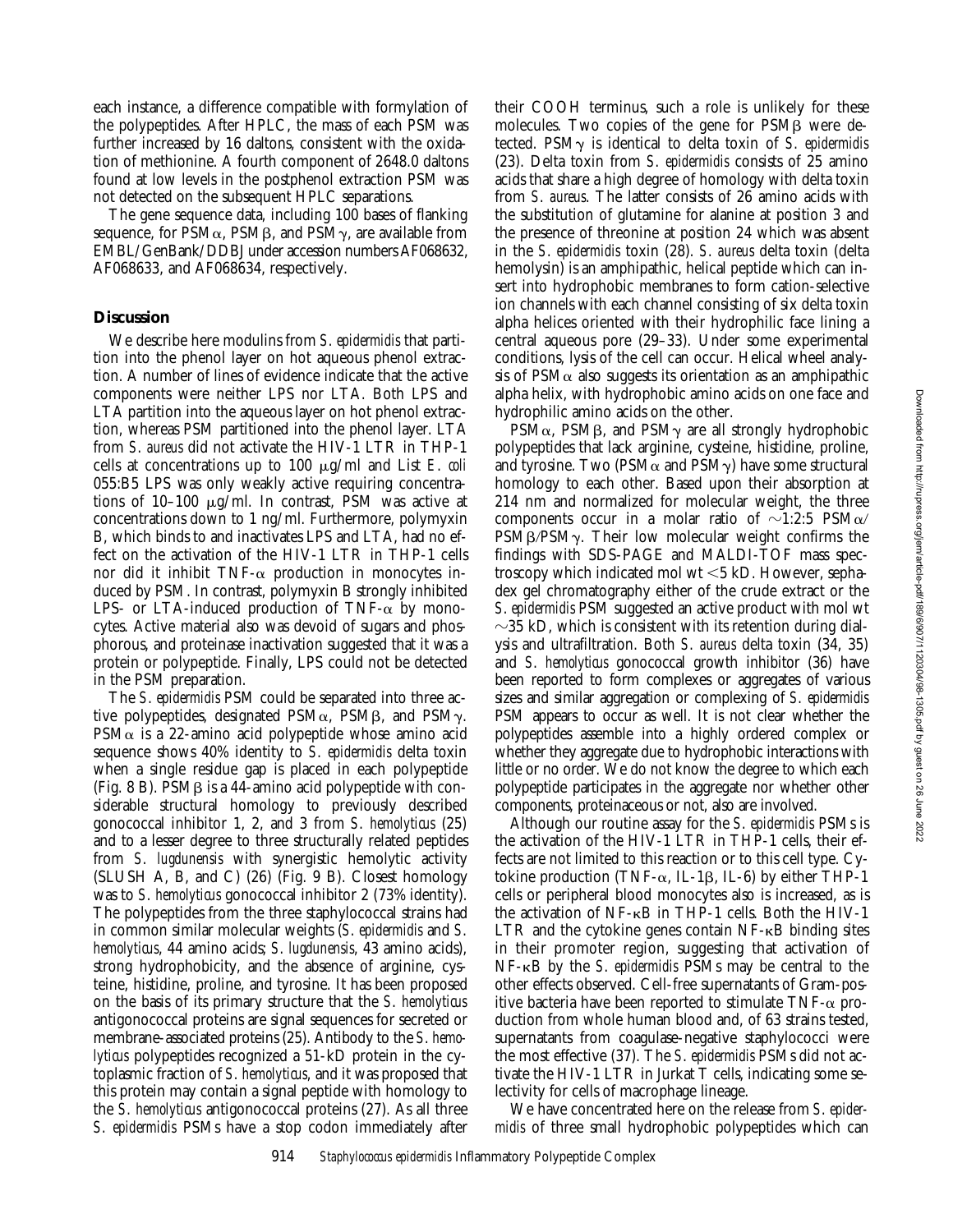induce gene activation through an effect on the transcription faction NF-kB. *S*. *epidermidis* can induce septic shock in humans (38–46) and a similar shock-like state in animals (47). Although most attention has focused on the role of lipoteichoic acid and peptidoglycan as the inducers of cytokine release and shock in this condition, evidence for the involvement of other factors has been presented. Thus, *S*. *epidermidis* has been reported to be a significant pathogen in neonatal necrotizing enterocolitis (NEC) (48, 49) and to be a common pathogen in a milder form of enterocolitis in infants  $(50)$ . In one study  $(48)$ ,  $>90\%$  of the *S*. *epidermidis* isolates from the stools of patients with NEC produced a toxin resembling delta toxin, and delta toxin was detected by ELISA in the stools of 11 out of 35 patients with NEC and toxin-positive staphylococci. Delta toxin was shown to be enteropathic in infant rats, producing mucosal necrosis and hemorrhage (48). These findings suggest that coagulasenegative staphylococci may be enteropathic in humans through the formation of delta toxin. Delta toxin is produced by most clinical isolates of coagulase-negative staphylococci, including strains of *S*. *epidermidis*, *S*. *saprophyticus*, and *S*. *hemolyticus* (51, 52), and a PSM<sub>B</sub>-like molecule is produced by *S*. *epidermidis*, *S*. *hemolyticus*, and *S*. *lugdunensis* (25, 26).

Strains of *S*. *aureus* also release factors that activate the HIV-1 LTR in THP-1 cells (3) and induce the release of TNF- $\alpha$  and IL-1 $\beta$  by human monocytes (53). Essentially, all strains of *S*. *aureus* produce delta toxin; however, it is not yet known whether a PSM $\alpha$ - or PSM $\beta$ -equivalent molecule is produced by this organism. An *S*. *aureus* component that binds CD14 and induces IL-6 production by U373 cells and human PBMCs has been described (54, 55). This factor differs from *S*. *epidermidis* PSM in that the active material distributes into the aqueous phase on hot phenol extraction. Delta toxin has been shown to induce the release of TNF- $\alpha$  from human monocytes (56).

In summary, the pathogenesis of Gram-positive septic shock remains unclear. In 1996, Henderson et al. (2) described the issue as follows: "Gram-positive bacteria can produce a septic shock-like condition and as many people die each year from Gram-positive as from Gram-negative sepsis. LPS is obviously a very potent inducer of cytokine synthesis. Peptidoglycans and teichoic acids are believed to be the equivalent components, inducing cytokine-induced shock in patients with Gram-positive sepsis. However, given the relatively weak cytokine-inducing activity of peptidoglycan and teichoic acids in the studies described above, perhaps we have to look at other Gram-positive bacterial components as the inducers of the shock-like state." The staphylococcal PSM is of interest in this regard in that it is more effective than lipoteichoic acid as an inducer of cytokine release by THP-1 cells or human monocytes. Further, it is normally shed or secreted by the bacteria as indicated by its release into the culture medium on overnight growth and into the extracellular fluid by vortexing of intact organisms. These properties make it a prime candidate for the initiation of a systemic effect contributing to septic shock in vivo.

We thank Peggy Sue O'Brien for the preparation of the manuscript.

This study was supported in part by National Institutes of Health grant AI07763.

Address correspondence to Seymour J. Klebanoff, Department of Medicine, Box 357185, University of Washington, Seattle, WA 98195. Phone: 206-543-7902; Fax: 206-685-8681; E-mail: seym@u.washington.edu

*Received for publication 24 July 1998 and in revised form 2 February 1999.*

### **References**

- 1. Henderson, B., and M. Wilson. 1995. Modulins: a new class of cytokine-inducing, pro-inflammatory bacterial virulence factor. *Inflamm. Res.* 44:187–197.
- 2. Henderson, B., S. Poole, and M. Wilson. 1996. Bacterial modulins: a novel class of virulence factors which cause host tissue pathology by inducing cytokine synthesis. *Microbiol. Rev.* 60:316–341.
- 3. Klebanoff, S.J., F. Kazazi, W.C. Van Voorhis, and K.G. Schlechte. 1994. Activation of the human immunodeficiency virus long terminal repeat in THP-1 cells by a staphylococcal extracellular product. *Proc. Natl. Acad. Sci. USA.* 91:10615– 10619.
- 4. Baeuerle, P.A., and T. Henkel. 1994. Function and activation of NF-kB in the immune system. *Annu. Rev. Immunol.* 12:141–179.
- 5. Siebenlist, U., G. Franzoso, and K. Brown. 1994. Structure,

regulation and function of NF-kB. *Annu. Rev. Cell Biol.* 10: 405–455.

- 6. Westphal, O., and K. Jann. 1965. Bacterial lipopolysaccharides. Extraction with phenol-water and further applications of the procedure. *Methods Carbohydr. Chem.* 5:83–91.
- 7. Fischer, W., H.U. Koch, and R. Haas. 1983. Improved preparation of lipoteichoic acids. *Eur. J. Biochem.* 133:523–530.
- 8. Aguilar-Cordova, E., J. Chinen, L. Donehower, D.E. Lewis, and J.W. Belmont. 1994. A sensitive reporter cell line for HIV-1 *tat* activity, HIV-1 inhibitors, and T cell activation effects. *AIDS Res. Hum. Retrovir.* 10:295–301.
- 9. Neill, M.A., W.R. Henderson, and S.J. Klebanoff. 1985. Oxidative degradation of leukotriene C4 by human monocytes and monocyte-derived macrophages. *J. Exp. Med.* 162: 1634–1644.
- 10. Chen, P.S., Jr., T.Y. Toribara, and H. Warner. 1956. Micro-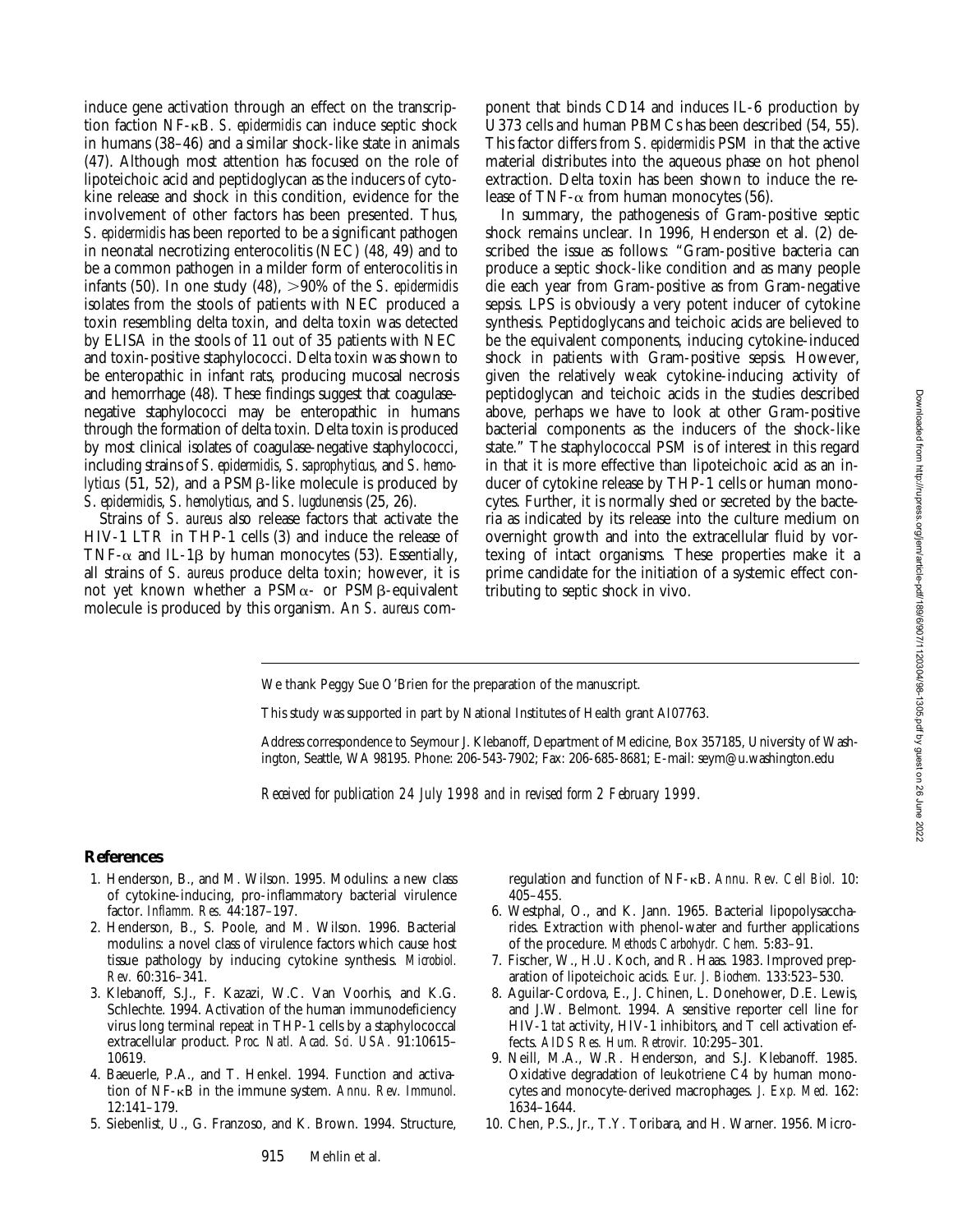- 1995. C-terminal ladder sequencing via matrix-assisted laser desorption mass spectrometry coupled with carboxypeptidase Y time-dependent and concentration-dependent digestions. *Anal. Chem.* 67:3971–3978.
- 12. Corzo, J., R. Perez-Galdona, M. Leon-Barrios, and A.M. Gutierrez-Navarro. 1991. Alcian blue fixation allows silver staining of the isolated polysaccharide component of bacterial lipopolysaccharides in polyacrylamide gels. *Electrophoresis.* 12: 439–441.
- 13. Schagger, H., and G. von Jagow. 1987. Tricine-sodium dodecyl sulfate-polyacrylamide gel electrophoresis for the separation of proteins in the range from 1 to 100 kDa. *Anal. Biochem.* 166:368–379.
- 14. Dignam, J.D., R.M. Lebovitz, and R.G. Roeder. 1983. Accurate transcription initiation by RNA polymerase II in a soluble extract from isolated mammalian nuclei. *Nucleic Acids Res.* 11:1475–1489.
- 15. Brophy, V.H., and C.H. Sibley. 1998. Expression of CD14 corrects the slow response to lipopolysaccharide in the 1B8 mutant of the B cell lymphoma 70Z/3. *Immunogenetics.* 47: 196–205.
- 16. Ausubel, F.M., R. Brent, R.E. Kingston, D.D. Moore, J.G. Seidman, J.A. Smith, and K. Struhl. 1989. Current Protocols in Molecular Biology. John Wiley & Sons, New York.
- 17. Ruef, B.J., J.H. Hecht, and J.E. Manning. 1991. A method of identifying and isolating a unique member of a multigene family: application to a trypanosome surface antigen gene. *Nucleic Acids Res.* 19:1811–1815.
- 18. Roux, K.H., and P. Dhanarajan. 1990. A strategy for single site PCR amplification of dsDNA: priming digested cloned or genomic DNA from an anchor-modified restriction site and a short internal sequence. *Biotechniques.* 8:48–57.
- 19. Templeton, N.S., E. Urcelay, and B. Safer. 1993. Reducing artifact and increasing the yield of specific DNA target fragments during PCR-RACE or anchor PCR. *Biotechniques.* 15:48–52.
- 20. Sambrook, J., E.F. Fritsche, and T. Maniatis. 1989. Molecular Cloning: A Laboratory Manual. Cold Spring Laboratory Press, Cold Spring Harbor, New York.
- 21. Willems, H. 1998. Adaptor PCR for the specific amplification of unknown DNA fragments. *Biotechniques.* 24:26–28.
- 22. Ochman, H., A.S. Gerber, and D.L. Hartl. 1988. Genetic applications of an inverse polymerase chain reaction. *Genetics.* 120:621–623.
- 23. McKevitt, A.I., G.L. Bjornson, C.A. Mauracher, and D.W. Scheifele. 1990. Amino acid sequence of a deltalike toxin from *Staphylococcus epidermidis*. *Infect. Immun.* 58:1473–1475.
- 24. Otto, M., R. Submuth, G. Jung, and F. Gotz. 1998. Structure of the pheromone peptide of the *Staphylococcus epidermidis agr* system. *FEBS Lett.* 424:89–94.
- 25. Watson, D.C., M. Yaguchi, J.-G. Bisaillon, R. Beaudet, and R. Morosoli. 1988. The amino acid sequence of a gonococcal growth inhibitor from *Staphylococcus haemolyticus*. *Biochem. J.* 252:87–93.
- 26. Donvito, B., J. Etienne, L. Denoroy, T. Greenland, Y. Benito, and F. Vandenesch. 1997. Synergistic hemolytic activity of *Staphylococcus lugdunensis* is mediated by three peptides encoded by a non-*agr* genetic locus. *Infect. Immun.* 65:95–100.
- 27. Sevigny, G., R. Beaudet, G. McSween, R. Morosoli, and J.-G. Bisaillon. 1992. Detection and purification of a potential precursor protein or a prohaemolysin produced by *Staphylo-*

*coccus haemolyticus*. *Microbios.* 71:203–215.

- 28. Fitton, J.E., A. Dell, and W.V. Shaw. 1980. The amino acid sequence of the delta haemolysin of *Staphylococcus aureus*. *FEBS Lett.* 115:209–212.
- 29. Freer, J.H., and T.H. Birkbeck. 1982. Possible conformation of delta-lysin, a membrane-damaging peptide of *Staphylococcus aureus*. *J. Theor. Biol.* 94:535–540.
- 30. Mellor, I.R., D.H. Thomas, and M.S.P. Sansom. 1988. Properties of ion channels formed by *Staphylococcus aureus* d-toxin. *Biochim. Biophys. Acta.* 942:280–294.
- 31. Sansom, M.S.P. 1991. The biophysics of peptide models of ion channels. *Prog. Biophys. Mol. Biol.* 55:139–235.
- 32. Kerr, I.D., J. Dufourcq, J.A. Rice, D.R. Fredkin, and M.S.P. Sansom. 1995. Ion channel formation by synthetic analogues of staphylococcal d-toxin. *Biochim. Biophys. Acta.* 1236:219–227.
- 33. Kerr, I.D., D.G. Doak, R. Sankararamakrishnan, J. Breed, and M.S.P. Sansom. 1996. Molecular modelling of staphylococcal  $\delta$ -toxin ion channels by restrained molecular dynamics. *Protein Engineering.* 9:161–171.
- 34. Kantor, H.S., B. Temples, and W.V. Shaw. 1972. Staphylococcal delta hemolysin: purification and characterization. *Arch. Biochem. Biophys.* 151:142–156.
- 35. Fitton, J.E. 1981. Physiochemical studies on delta haemolysin, a staphylococcal cytolytic polypeptide. *FEBS Lett.* 130: 257–260.
- 36. Loyer, M., R. Beaudet, and J.-G. Bisaillon. 1990. Comparative study of hemolytic substances produced by coagulasenegative *Staphylococcus* strains. *Infect. Immun.* 58:2144–2148.
- 37. Bayston, K., M. Tomlinson, and J. Cohen. 1992. In-vitro stimulation of TNF- $\alpha$  from human whole blood by cell-free supernatants of Gram-positive bacteria. *Cytokine.* 4:397–402.
- 38. Smith, I.M. 1981. *Staphylococcus epidermidis* septicemia: 1974– 1978 compared to 1949–1958. In *Staphylococci* and staphylococcal infections. J. Jeljaszewicz, editor. Gustav Fischer Verlag, Stuttgart, Germany. 765–772.
- 39. Christensen, G.D., A.L. Bisno, J.T. Parisi, B. McLaughlin, M.G. Hester, and R.W. Luther. 1982. Nosocomial septicemia due to a multiply antibiotic-resistant *Staphylococcus epidermidis*. *Ann. Intern. Med.* 96:1–10.
- 40. Burchard, K.W., L.B. Minor, G.J. Slotman, and D.S. Gann. 1984. *Staphylococcus epidermidis* sepsis in surgical patients. *Arch. Surg.* 119:96–100.
- 41. Ponce de Leon, S., and R.P. Wenzel. 1984. Hospitalacquired bloodstream infections with *Staphylococcus epidermidis*. *Am. J. Med.* 77:639–644.
- 42. Martin, M.A., M.A. Pfaller, and R.P. Wenzel. 1989. Coagulase-negative staphylococcal bacteremia. *Ann. Intern. Med.* 110:9–16.
- 43. Nafziger, D.A., and R.P. Wenzel. 1989. Coagulase-negative staphylococci. Epidemiology, evaluation and therapy. *Infect. Dis. Clin. North Am.* 3:915–929.
- 44. Lina, G., A. Fleer, J. Etienne, T.B. Greenland, and F. Vandenesch. 1996. Coagulase-negative staphylococci isolated from two cases of toxic shock syndrome lack superantigenic activity, but induce cytokine production. *FEMS Immunol. Med. Microbiol.* 13:81–86.
- 45. Johnson-Robbins, L.A., A.E. El-Mohandes, S.J. Simmens, and J.F. Keiser. 1996. *Staphylococcus epidermidis* sepsis in the intensive care nursery: a characterization of risk association in infants ,1,000 g. *Biol. Neonat.* 69:249–256.
- 46. Fidalgo, S., F. Vazquez, M.C. Mendoza, F. Perez, and F.J. Mendez. 1990. Bacteremia due to *Staphylococcus epidermidis*: microbiologic, epidemiologic, clinical, and prognostic fea-